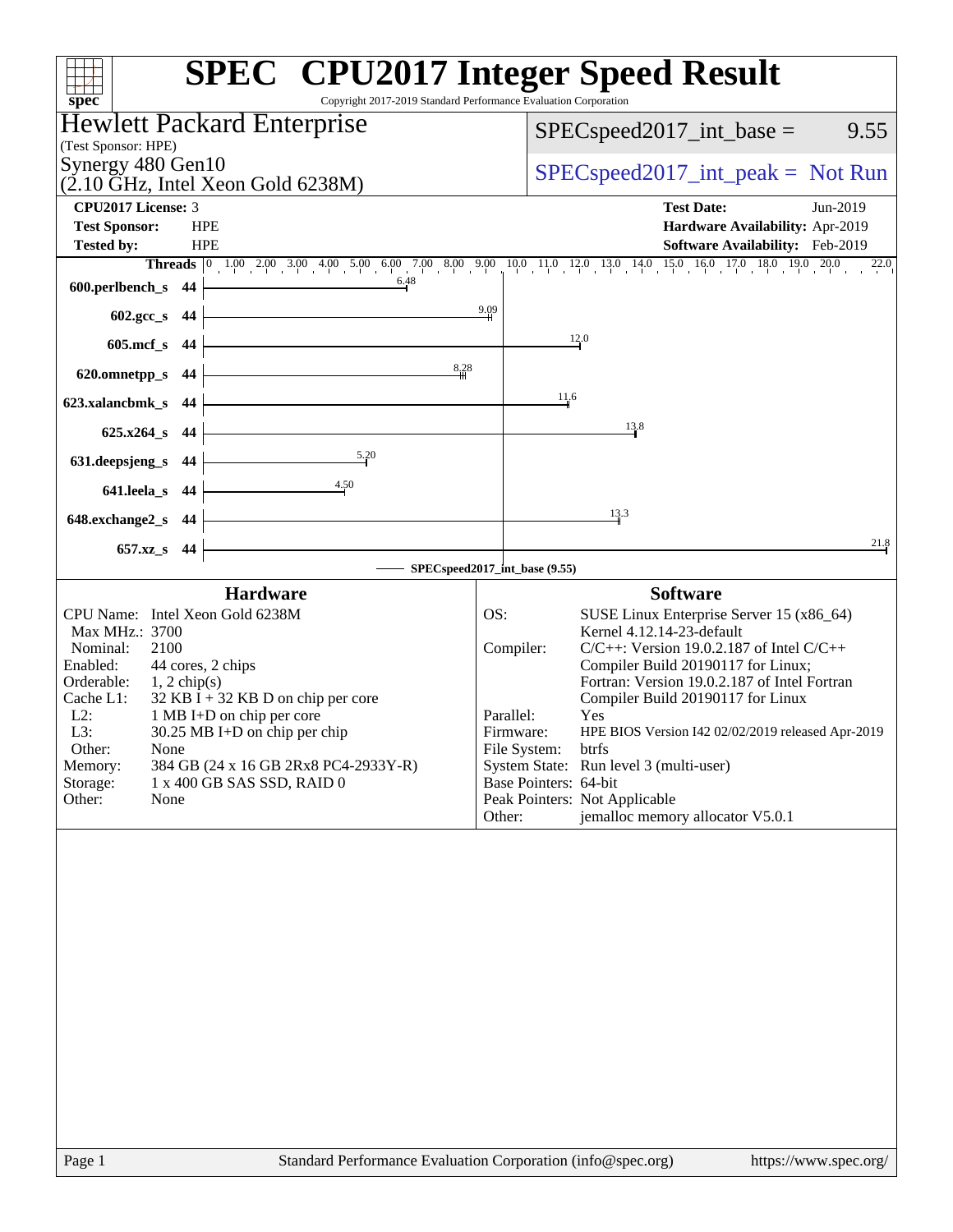

Copyright 2017-2019 Standard Performance Evaluation Corporation

## Hewlett Packard Enterprise

(Test Sponsor: HPE)

(2.10 GHz, Intel Xeon Gold 6238M)

 $SPEC speed2017\_int\_base =$  9.55

## $\text{Synergy } 480 \text{ Gen } 10$ <br> $\text{SPEC speed } 2017 \text{ int }$  peak = Not Run

**[CPU2017 License:](http://www.spec.org/auto/cpu2017/Docs/result-fields.html#CPU2017License)** 3 **[Test Date:](http://www.spec.org/auto/cpu2017/Docs/result-fields.html#TestDate)** Jun-2019 **[Test Sponsor:](http://www.spec.org/auto/cpu2017/Docs/result-fields.html#TestSponsor)** HPE **[Hardware Availability:](http://www.spec.org/auto/cpu2017/Docs/result-fields.html#HardwareAvailability)** Apr-2019 **[Tested by:](http://www.spec.org/auto/cpu2017/Docs/result-fields.html#Testedby)** HPE **[Software Availability:](http://www.spec.org/auto/cpu2017/Docs/result-fields.html#SoftwareAvailability)** Feb-2019

### **[Results Table](http://www.spec.org/auto/cpu2017/Docs/result-fields.html#ResultsTable)**

|                                      | <b>Base</b>    |                |       |                |       |                | <b>Peak</b> |                |                |              |                |              |                |              |
|--------------------------------------|----------------|----------------|-------|----------------|-------|----------------|-------------|----------------|----------------|--------------|----------------|--------------|----------------|--------------|
| <b>Benchmark</b>                     | <b>Threads</b> | <b>Seconds</b> | Ratio | <b>Seconds</b> | Ratio | <b>Seconds</b> | Ratio       | <b>Threads</b> | <b>Seconds</b> | <b>Ratio</b> | <b>Seconds</b> | <b>Ratio</b> | <b>Seconds</b> | <b>Ratio</b> |
| $600.$ perlbench_s                   | 44             | 274            | 6.48  | 274            | 6.48  | 274            | 6.49        |                |                |              |                |              |                |              |
| $602 \text{.} \text{gcc}\text{_<}$ s | 44             | 438            | 9.09  | 439            | 9.08  | 433            | 9.19        |                |                |              |                |              |                |              |
| $605$ .mcf s                         | 44             | 394            | 12.0  | 394            | 12.0  | 393            | 12.0        |                |                |              |                |              |                |              |
| 620.omnetpp_s                        | 44             | 197            | 8.28  | 195            | 8.35  | 199            | 8.19        |                |                |              |                |              |                |              |
| 623.xalancbmk s                      | 44             | 122            | 11.7  | 122            | 11.6  | 122            | 11.6        |                |                |              |                |              |                |              |
| 625.x264 s                           | 44             | 128            | 13.8  | 128            | 13.8  | 128            | 13.8        |                |                |              |                |              |                |              |
| 631.deepsjeng_s                      | 44             | 276            | 5.19  | 275            | 5.21  | 276            | 5.20        |                |                |              |                |              |                |              |
| 641.leela s                          | 44             | 379            | 4.50  | 379            | 4.51  | 379            | 4.50        |                |                |              |                |              |                |              |
| 648.exchange2_s                      | 44             | 222            | 13.2  | 221            | 13.3  | 221            | 13.3        |                |                |              |                |              |                |              |
| $657.xz$ <sub>_S</sub>               | 44             | 283            | 21.8  | 284            | 21.8  | 283            | 21.8        |                |                |              |                |              |                |              |
| $SPECspeed2017$ int base =           |                |                | 9.55  |                |       |                |             |                |                |              |                |              |                |              |

**[SPECspeed2017\\_int\\_peak =](http://www.spec.org/auto/cpu2017/Docs/result-fields.html#SPECspeed2017intpeak) Not Run**

Results appear in the [order in which they were run.](http://www.spec.org/auto/cpu2017/Docs/result-fields.html#RunOrder) Bold underlined text [indicates a median measurement.](http://www.spec.org/auto/cpu2017/Docs/result-fields.html#Median)

### **[Operating System Notes](http://www.spec.org/auto/cpu2017/Docs/result-fields.html#OperatingSystemNotes)**

 Stack size set to unlimited using "ulimit -s unlimited" Transparent Huge Pages enabled by default Prior to runcpu invocation Filesystem page cache synced and cleared with: sync; echo 3 > /proc/sys/vm/drop\_caches

### **[General Notes](http://www.spec.org/auto/cpu2017/Docs/result-fields.html#GeneralNotes)**

Environment variables set by runcpu before the start of the run: KMP\_AFFINITY = "granularity=fine,compact" LD\_LIBRARY\_PATH = "/home/cpu2017\_u2/lib/ia32:/home/cpu2017\_u2/lib/intel64: /home/cpu2017\_u2/je5.0.1-32:/home/cpu2017\_u2/je5.0.1-64" OMP\_STACKSIZE = "192M" Binaries compiled on a system with 1x Intel Core i9-7900X CPU + 32GB RAM memory using Redhat Enterprise Linux 7.5 Transparent Huge Pages enabled by default Prior to runcpu invocation Filesystem page cache synced and cleared with: sync; echo 3> /proc/sys/vm/drop\_caches NA: The test sponsor attests, as of date of publication, that CVE-2017-5754 (Meltdown) is mitigated in the system as tested and documented. Yes: The test sponsor attests, as of date of publication, that CVE-2017-5753 (Spectre variant 1) is mitigated in the system as tested and documented. Yes: The test sponsor attests, as of date of publication, that CVE-2017-5715 (Spectre variant 2) is mitigated in the system as tested and documented. jemalloc, a general purpose malloc implementation built with the RedHat Enterprise 7.5, and the system compiler gcc 4.8.5 **(Continued on next page)**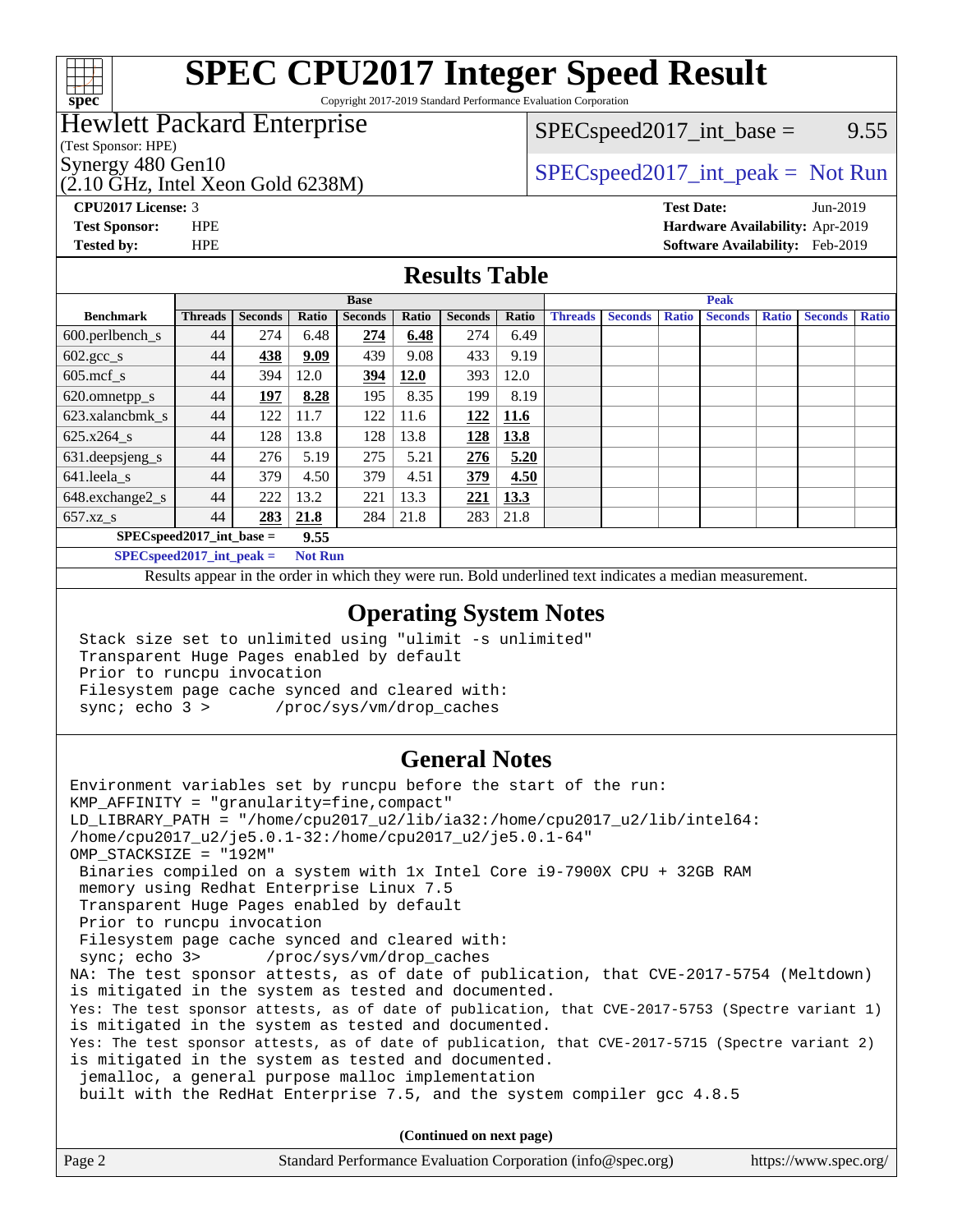| S<br>č | 0 | ť | L. |  |
|--------|---|---|----|--|

Copyright 2017-2019 Standard Performance Evaluation Corporation

### Hewlett Packard Enterprise

 $SPEC speed2017\_int\_base =$  9.55

(Test Sponsor: HPE)

(2.10 GHz, Intel Xeon Gold 6238M)

Synergy 480 Gen10  $SPEC speed2017\_int\_peak = Not Run$ 

**[CPU2017 License:](http://www.spec.org/auto/cpu2017/Docs/result-fields.html#CPU2017License)** 3 **[Test Date:](http://www.spec.org/auto/cpu2017/Docs/result-fields.html#TestDate)** Jun-2019 **[Test Sponsor:](http://www.spec.org/auto/cpu2017/Docs/result-fields.html#TestSponsor)** HPE **[Hardware Availability:](http://www.spec.org/auto/cpu2017/Docs/result-fields.html#HardwareAvailability)** Apr-2019 **[Tested by:](http://www.spec.org/auto/cpu2017/Docs/result-fields.html#Testedby)** HPE **[Software Availability:](http://www.spec.org/auto/cpu2017/Docs/result-fields.html#SoftwareAvailability)** Feb-2019

### **[General Notes \(Continued\)](http://www.spec.org/auto/cpu2017/Docs/result-fields.html#GeneralNotes)**

sources available from jemalloc.net or <https://github.com/jemalloc/jemalloc/releases>

### **[Platform Notes](http://www.spec.org/auto/cpu2017/Docs/result-fields.html#PlatformNotes)**

Page 3 Standard Performance Evaluation Corporation [\(info@spec.org\)](mailto:info@spec.org) <https://www.spec.org/> BIOS Configuration: Hyper-Threading set to Disabled Thermal Configuration set to Maximum Cooling Memory Patrol Scrubbing set to Disabled LLC Prefetch set to Enabled LLC Dead Line Allocation set to Disabled Enhanced Processor Performance set to Enabled Workload Profile set to General Peak Frequency Compute Minimum Processor Idle Power Core C-State set to C1E State Energy/Performance Bias set to Balanced Power Workload Profile set to Custom Numa Group Size Optimization set to Flat Sysinfo program /home/cpu2017\_u2/bin/sysinfo Rev: r5974 of 2018-05-19 9bcde8f2999c33d61f64985e45859ea9 running on sy480g10-2 Mon Jun 3 13:40:03 2019 SUT (System Under Test) info as seen by some common utilities. For more information on this section, see <https://www.spec.org/cpu2017/Docs/config.html#sysinfo> From /proc/cpuinfo model name : Intel(R) Xeon(R) Gold 6238M CPU @ 2.10GHz 2 "physical id"s (chips) 44 "processors" cores, siblings (Caution: counting these is hw and system dependent. The following excerpts from /proc/cpuinfo might not be reliable. Use with caution.) cpu cores : 22 siblings : 22 physical 0: cores 0 1 2 3 4 5 8 9 10 11 12 16 17 18 19 20 21 24 25 26 27 28 physical 1: cores 0 1 2 3 4 5 8 9 10 11 12 16 17 18 19 20 21 24 25 26 27 28 From lscpu: Architecture: x86\_64 CPU op-mode(s): 32-bit, 64-bit Byte Order: Little Endian  $CPU(s):$  44 On-line CPU(s) list: 0-43 Thread(s) per core: 1 Core(s) per socket: 22 Socket(s): 2 NUMA node(s): 2 Vendor ID: GenuineIntel **(Continued on next page)**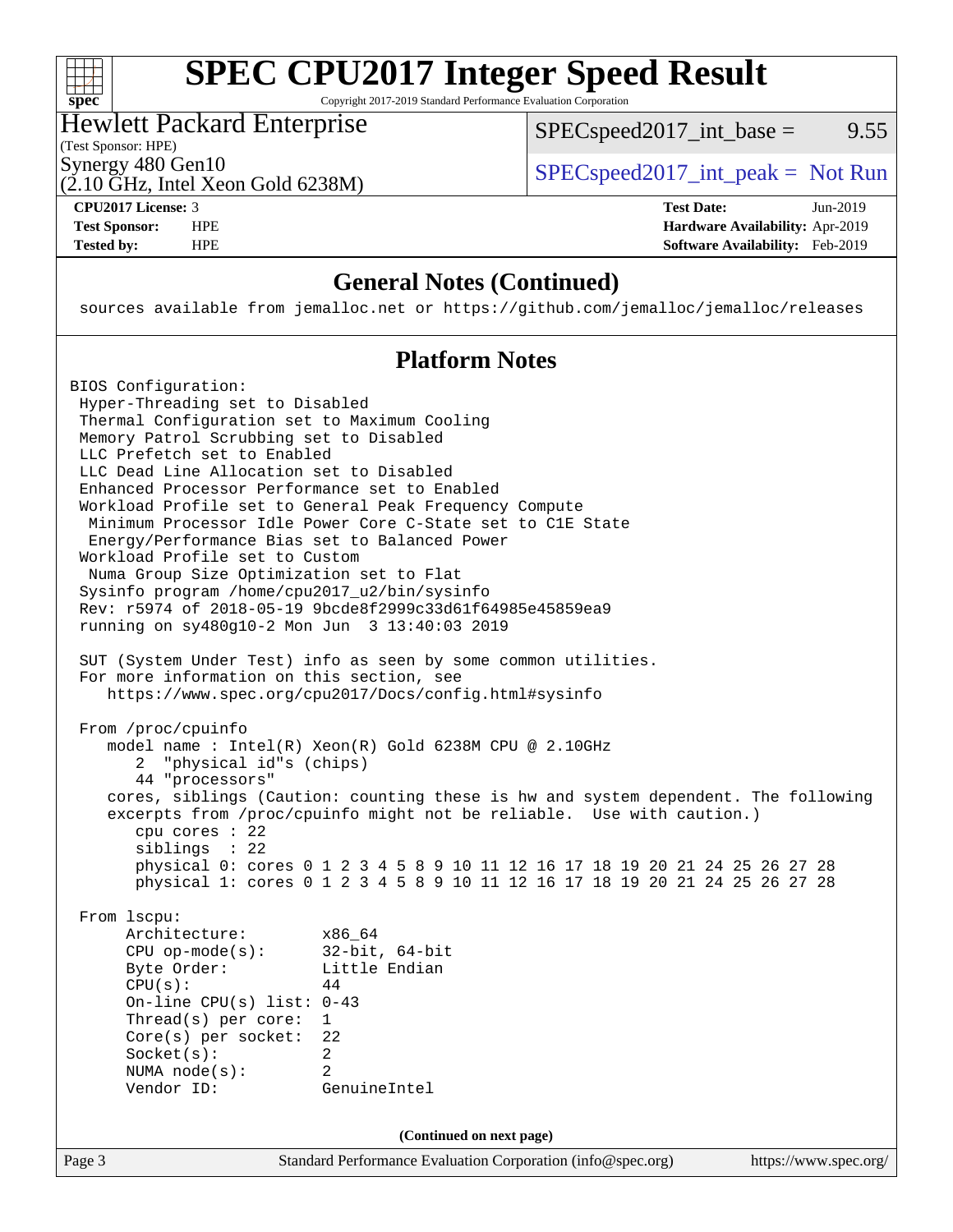### **[spec](http://www.spec.org/)**

# **[SPEC CPU2017 Integer Speed Result](http://www.spec.org/auto/cpu2017/Docs/result-fields.html#SPECCPU2017IntegerSpeedResult)**

Copyright 2017-2019 Standard Performance Evaluation Corporation

## Hewlett Packard Enterprise

(2.10 GHz, Intel Xeon Gold 6238M)

 $SPECspeed2017\_int\_base =$  9.55

(Test Sponsor: HPE)

Synergy 480 Gen10<br>  $SPEC speed2017\_int\_peak = Not Run$ <br>  $SPEC speed2017\_int\_peak = Not Run$ 

**[CPU2017 License:](http://www.spec.org/auto/cpu2017/Docs/result-fields.html#CPU2017License)** 3 **[Test Date:](http://www.spec.org/auto/cpu2017/Docs/result-fields.html#TestDate)** Jun-2019 **[Test Sponsor:](http://www.spec.org/auto/cpu2017/Docs/result-fields.html#TestSponsor)** HPE **[Hardware Availability:](http://www.spec.org/auto/cpu2017/Docs/result-fields.html#HardwareAvailability)** Apr-2019 **[Tested by:](http://www.spec.org/auto/cpu2017/Docs/result-fields.html#Testedby)** HPE **[Software Availability:](http://www.spec.org/auto/cpu2017/Docs/result-fields.html#SoftwareAvailability)** Feb-2019

### **[Platform Notes \(Continued\)](http://www.spec.org/auto/cpu2017/Docs/result-fields.html#PlatformNotes)**

|                            | 1 macrozini 1 volco (Continueu)                                                      |
|----------------------------|--------------------------------------------------------------------------------------|
| CPU family:                | 6                                                                                    |
| Model:                     | 85                                                                                   |
| Model name:                | $Intel(R) Xeon(R) Gold 6238M CPU @ 2.10GHz$                                          |
| Stepping:                  | 7                                                                                    |
| CPU MHz:                   | 2100.000                                                                             |
| BogoMIPS:                  | 4200.00                                                                              |
| Virtualization:            | $VT - x$                                                                             |
| L1d cache:                 | 32K                                                                                  |
| Lli cache:                 | 32K                                                                                  |
| L2 cache:                  | 1024K                                                                                |
| L3 cache:                  | 30976K                                                                               |
| NUMA node0 CPU(s):         | $0 - 21$                                                                             |
| NUMA nodel $CPU(s):$       | $22 - 43$                                                                            |
| Flags:                     | fpu vme de pse tsc msr pae mce cx8 apic sep mtrr pge mca cmov                        |
|                            | pat pse36 clflush dts acpi mmx fxsr sse sse2 ss ht tm pbe syscall nx pdpelgb rdtscp  |
|                            | lm constant_tsc art arch_perfmon pebs bts rep_good nopl xtopology nonstop_tsc cpuid  |
|                            | aperfmperf tsc_known_freq pni pclmulqdq dtes64 monitor ds_cpl vmx smx est tm2 ssse3  |
|                            | sdbg fma cx16 xtpr pdcm pcid dca sse4_1 sse4_2 x2apic movbe popcnt                   |
|                            | tsc_deadline_timer aes xsave avx f16c rdrand lahf_lm abm 3dnowprefetch cpuid_fault   |
|                            | epb cat_13 cdp_13 invpcid_single intel_ppin mba tpr_shadow vnmi flexpriority ept     |
|                            | vpid fsgsbase tsc_adjust bmil hle avx2 smep bmi2 erms invpcid rtm cqm mpx rdt_a      |
|                            | avx512f avx512dq rdseed adx smap clflushopt clwb intel_pt avx512cd avx512bw avx512vl |
|                            | xsaveopt xsavec xgetbvl xsaves cqm_llc cqm_occup_llc cqm_mbm_total cqm_mbm_local     |
|                            | ibpb ibrs stibp dtherm ida arat pln pts pku ospke avx512_vnni arch_capabilities ssbd |
| /proc/cpuinfo cache data   |                                                                                      |
| cache size : 30976 KB      |                                                                                      |
|                            |                                                                                      |
|                            | From numactl --hardware WARNING: a numactl 'node' might or might not correspond to a |
| physical chip.             |                                                                                      |
| $available: 2 nodes (0-1)$ |                                                                                      |
|                            | node 0 cpus: 0 1 2 3 4 5 6 7 8 9 10 11 12 13 14 15 16 17 18 19 20 21                 |
| node 0 size: 193017 MB     |                                                                                      |
| node 0 free: 192344 MB     |                                                                                      |
|                            | node 1 cpus: 22 23 24 25 26 27 28 29 30 31 32 33 34 35 36 37 38 39 40 41 42 43       |
| node 1 size: 193333 MB     |                                                                                      |
| node 1 free: 193145 MB     |                                                                                      |
| node distances:            |                                                                                      |
| node<br>0<br>1             |                                                                                      |
| 0 :<br>10<br>21            |                                                                                      |
| 21<br>1:<br>10             |                                                                                      |
|                            |                                                                                      |
| From /proc/meminfo         |                                                                                      |
| MemTotal:<br>395623288 kB  |                                                                                      |
| HugePages_Total:           | 0                                                                                    |
| Hugepagesize:              | 2048 kB                                                                              |
|                            |                                                                                      |
|                            |                                                                                      |
|                            | (Continued on next page)                                                             |
|                            |                                                                                      |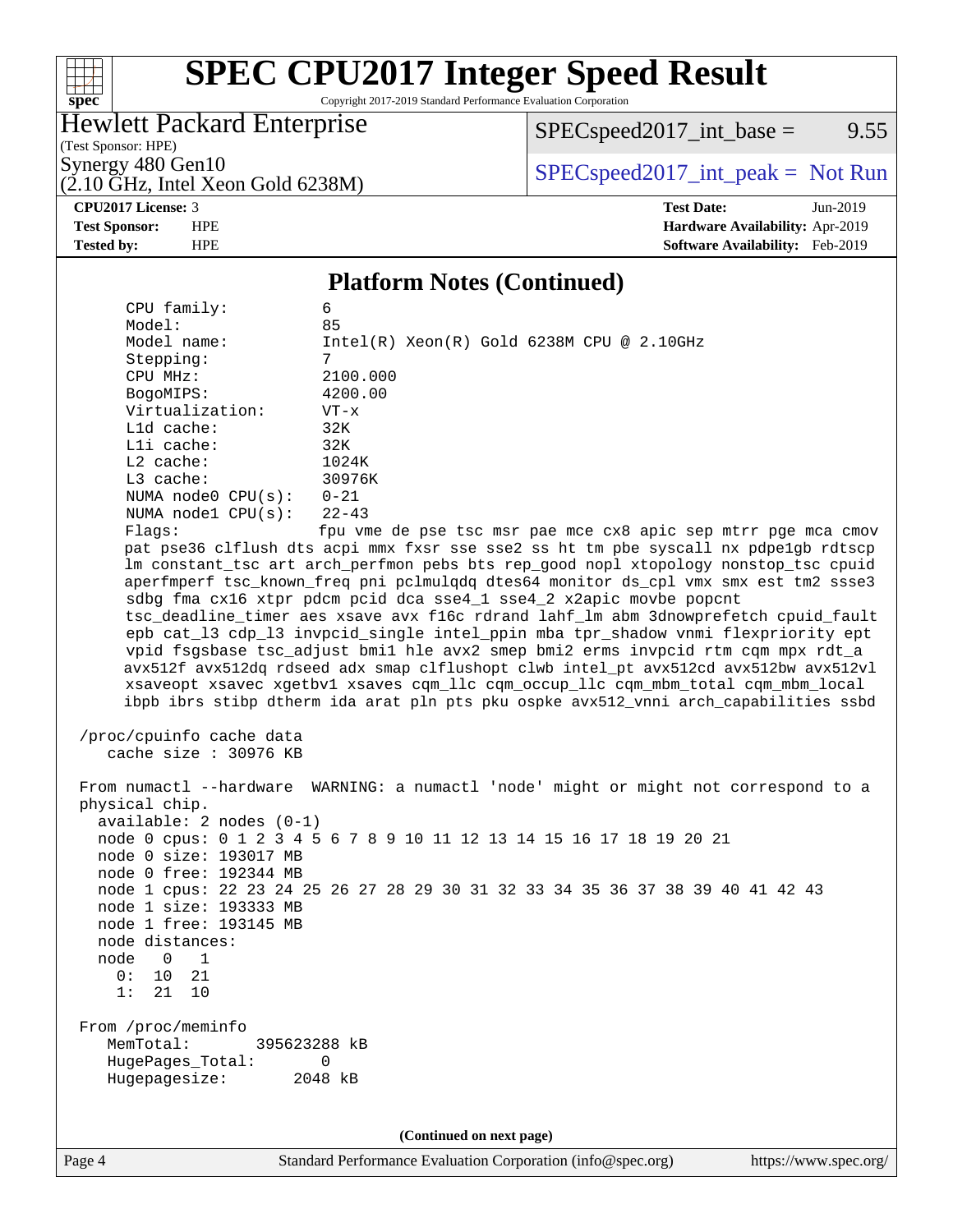Copyright 2017-2019 Standard Performance Evaluation Corporation

Hewlett Packard Enterprise

 $SPECspeed2017\_int\_base =$  9.55

## (Test Sponsor: HPE)

 $(2.10 \text{ GHz}, \text{Intel Xeon Gold } 6238\text{M})$ 

## Synergy 480 Gen10<br>  $SPEC speed2017\_int\_peak = Not Run$ <br>  $SPEC speed2017\_int\_peak = Not Run$

**[spec](http://www.spec.org/)**

 $+\ +$ 

**[CPU2017 License:](http://www.spec.org/auto/cpu2017/Docs/result-fields.html#CPU2017License)** 3 **[Test Date:](http://www.spec.org/auto/cpu2017/Docs/result-fields.html#TestDate)** Jun-2019 **[Test Sponsor:](http://www.spec.org/auto/cpu2017/Docs/result-fields.html#TestSponsor)** HPE **[Hardware Availability:](http://www.spec.org/auto/cpu2017/Docs/result-fields.html#HardwareAvailability)** Apr-2019 **[Tested by:](http://www.spec.org/auto/cpu2017/Docs/result-fields.html#Testedby)** HPE **[Software Availability:](http://www.spec.org/auto/cpu2017/Docs/result-fields.html#SoftwareAvailability)** Feb-2019

### **[Platform Notes \(Continued\)](http://www.spec.org/auto/cpu2017/Docs/result-fields.html#PlatformNotes)**

| From /etc/*release* /etc/*version*<br>os-release:<br>NAME="SLES"<br>VERSION="15"<br>VERSION ID="15"<br>PRETTY_NAME="SUSE Linux Enterprise Server 15"<br>ID="sles"<br>ID LIKE="suse"<br>$ANSI$ _COLOR=" $0:32$ "<br>CPE_NAME="cpe:/o:suse:sles:15"                                                                                                                                                                                   |
|-------------------------------------------------------------------------------------------------------------------------------------------------------------------------------------------------------------------------------------------------------------------------------------------------------------------------------------------------------------------------------------------------------------------------------------|
| uname $-a$ :<br>Linux sy480g10-2 4.12.14-23-default #1 SMP Tue May 29 21:04:44 UTC 2018 (cd0437b)<br>x86_64 x86_64 x86_64 GNU/Linux                                                                                                                                                                                                                                                                                                 |
| Kernel self-reported vulnerability status:                                                                                                                                                                                                                                                                                                                                                                                          |
| CVE-2017-5754 (Meltdown):<br>Not affected<br>CVE-2017-5753 (Spectre variant 1): Mitigation: __user pointer sanitization<br>CVE-2017-5715 (Spectre variant 2): Mitigation: Indirect Branch Restricted Speculation,<br>IBPB, IBRS_FW                                                                                                                                                                                                  |
| run-level 3 Jun 3 13:37                                                                                                                                                                                                                                                                                                                                                                                                             |
| SPEC is set to: /home/cpu2017_u2<br>Filesystem<br>Type Size Used Avail Use% Mounted on<br>/dev/sdb2<br>btrfs 371G 92G 279G 25% / home                                                                                                                                                                                                                                                                                               |
| Additional information from dmidecode follows. WARNING: Use caution when you interpret<br>this section. The 'dmidecode' program reads system data which is "intended to allow<br>hardware to be accurately determined", but the intent may not be met, as there are<br>frequent changes to hardware, firmware, and the "DMTF SMBIOS" standard.<br>BIOS HPE 142 02/02/2019<br>Memory:<br>24x UNKNOWN NOT AVAILABLE 16 GB 2 rank 2933 |
| (End of data from sysinfo program)                                                                                                                                                                                                                                                                                                                                                                                                  |
| <b>Compiler Version Notes</b>                                                                                                                                                                                                                                                                                                                                                                                                       |
| 600.perlbench_s(base) 602.gcc_s(base) 605.mcf_s(base) 625.x264_s(base)<br>CC.<br>$657.xz_s(base)$                                                                                                                                                                                                                                                                                                                                   |
| Intel(R) C Intel(R) 64 Compiler for applications running on Intel(R) 64,<br>Version 19.0.2.187 Build 20190117                                                                                                                                                                                                                                                                                                                       |
| (Continued on next page)                                                                                                                                                                                                                                                                                                                                                                                                            |
|                                                                                                                                                                                                                                                                                                                                                                                                                                     |

Page 5 Standard Performance Evaluation Corporation [\(info@spec.org\)](mailto:info@spec.org) <https://www.spec.org/>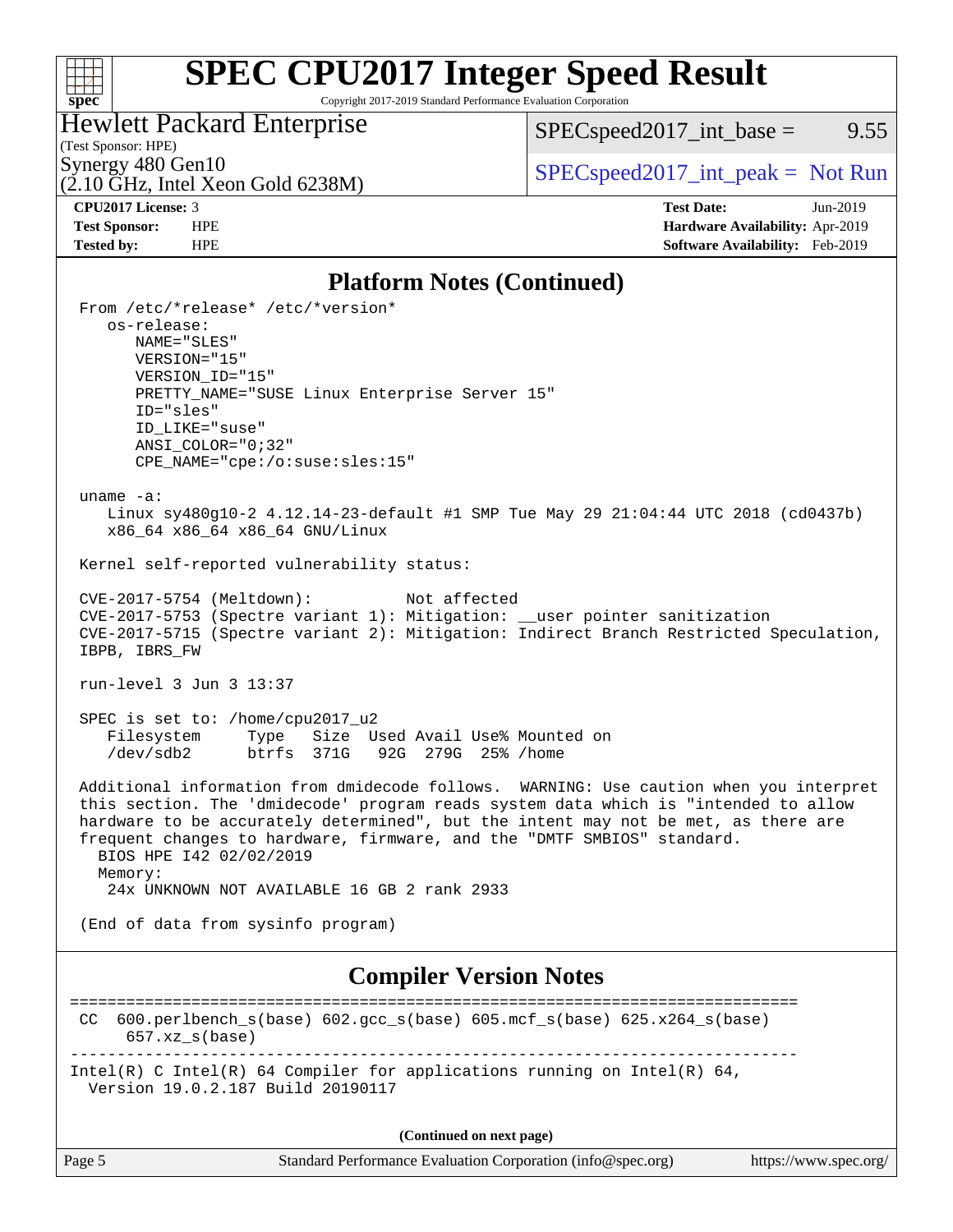| S | 0 | æ | C |  |
|---|---|---|---|--|

Copyright 2017-2019 Standard Performance Evaluation Corporation

## Hewlett Packard Enterprise

 $SPEC speed2017\_int\_base =$  9.55

(Test Sponsor: HPE)

 $\text{Synergy } 480 \text{ Gen } 10$ <br> $\text{SPEC speed } 2017 \text{ int }$  peak = Not Run

# (2.10 GHz, Intel Xeon Gold 6238M)

**[CPU2017 License:](http://www.spec.org/auto/cpu2017/Docs/result-fields.html#CPU2017License)** 3 **[Test Date:](http://www.spec.org/auto/cpu2017/Docs/result-fields.html#TestDate)** Jun-2019 **[Test Sponsor:](http://www.spec.org/auto/cpu2017/Docs/result-fields.html#TestSponsor)** HPE **[Hardware Availability:](http://www.spec.org/auto/cpu2017/Docs/result-fields.html#HardwareAvailability)** Apr-2019 **[Tested by:](http://www.spec.org/auto/cpu2017/Docs/result-fields.html#Testedby)** HPE **[Software Availability:](http://www.spec.org/auto/cpu2017/Docs/result-fields.html#SoftwareAvailability)** Feb-2019

### **[Compiler Version Notes \(Continued\)](http://www.spec.org/auto/cpu2017/Docs/result-fields.html#CompilerVersionNotes)**

| Copyright (C) 1985-2019 Intel Corporation. All rights reserved.                                                                                                                                                               |
|-------------------------------------------------------------------------------------------------------------------------------------------------------------------------------------------------------------------------------|
|                                                                                                                                                                                                                               |
| CXXC 620.omnetpp $s(base)$ 623.xalancbmk $s(base)$ 631.deepsjeng $s(base)$<br>$641.$ leela $s$ (base)                                                                                                                         |
| Intel(R) $C++$ Intel(R) 64 Compiler for applications running on Intel(R) 64,<br>Version 19.0.2.187 Build 20190117<br>Copyright (C) 1985-2019 Intel Corporation. All rights reserved.<br>------------------------------------- |
| $FC$ 648. exchange 2 $s$ (base)                                                                                                                                                                                               |
| Intel(R) Fortran Intel(R) 64 Compiler for applications running on Intel(R)<br>64, Version 19.0.2.187 Build 20190117<br>Copyright (C) 1985-2019 Intel Corporation. All rights reserved.                                        |

## **[Base Compiler Invocation](http://www.spec.org/auto/cpu2017/Docs/result-fields.html#BaseCompilerInvocation)**

[C benchmarks](http://www.spec.org/auto/cpu2017/Docs/result-fields.html#Cbenchmarks): [icc -m64 -std=c11](http://www.spec.org/cpu2017/results/res2019q3/cpu2017-20190624-15617.flags.html#user_CCbase_intel_icc_64bit_c11_33ee0cdaae7deeeab2a9725423ba97205ce30f63b9926c2519791662299b76a0318f32ddfffdc46587804de3178b4f9328c46fa7c2b0cd779d7a61945c91cd35)

[C++ benchmarks:](http://www.spec.org/auto/cpu2017/Docs/result-fields.html#CXXbenchmarks) [icpc -m64](http://www.spec.org/cpu2017/results/res2019q3/cpu2017-20190624-15617.flags.html#user_CXXbase_intel_icpc_64bit_4ecb2543ae3f1412ef961e0650ca070fec7b7afdcd6ed48761b84423119d1bf6bdf5cad15b44d48e7256388bc77273b966e5eb805aefd121eb22e9299b2ec9d9)

[Fortran benchmarks](http://www.spec.org/auto/cpu2017/Docs/result-fields.html#Fortranbenchmarks): [ifort -m64](http://www.spec.org/cpu2017/results/res2019q3/cpu2017-20190624-15617.flags.html#user_FCbase_intel_ifort_64bit_24f2bb282fbaeffd6157abe4f878425411749daecae9a33200eee2bee2fe76f3b89351d69a8130dd5949958ce389cf37ff59a95e7a40d588e8d3a57e0c3fd751)

## **[Base Portability Flags](http://www.spec.org/auto/cpu2017/Docs/result-fields.html#BasePortabilityFlags)**

 600.perlbench\_s: [-DSPEC\\_LP64](http://www.spec.org/cpu2017/results/res2019q3/cpu2017-20190624-15617.flags.html#b600.perlbench_s_basePORTABILITY_DSPEC_LP64) [-DSPEC\\_LINUX\\_X64](http://www.spec.org/cpu2017/results/res2019q3/cpu2017-20190624-15617.flags.html#b600.perlbench_s_baseCPORTABILITY_DSPEC_LINUX_X64) 602.gcc\_s: [-DSPEC\\_LP64](http://www.spec.org/cpu2017/results/res2019q3/cpu2017-20190624-15617.flags.html#suite_basePORTABILITY602_gcc_s_DSPEC_LP64) 605.mcf\_s: [-DSPEC\\_LP64](http://www.spec.org/cpu2017/results/res2019q3/cpu2017-20190624-15617.flags.html#suite_basePORTABILITY605_mcf_s_DSPEC_LP64) 620.omnetpp\_s: [-DSPEC\\_LP64](http://www.spec.org/cpu2017/results/res2019q3/cpu2017-20190624-15617.flags.html#suite_basePORTABILITY620_omnetpp_s_DSPEC_LP64) 623.xalancbmk\_s: [-DSPEC\\_LP64](http://www.spec.org/cpu2017/results/res2019q3/cpu2017-20190624-15617.flags.html#suite_basePORTABILITY623_xalancbmk_s_DSPEC_LP64) [-DSPEC\\_LINUX](http://www.spec.org/cpu2017/results/res2019q3/cpu2017-20190624-15617.flags.html#b623.xalancbmk_s_baseCXXPORTABILITY_DSPEC_LINUX) 625.x264\_s: [-DSPEC\\_LP64](http://www.spec.org/cpu2017/results/res2019q3/cpu2017-20190624-15617.flags.html#suite_basePORTABILITY625_x264_s_DSPEC_LP64) 631.deepsjeng\_s: [-DSPEC\\_LP64](http://www.spec.org/cpu2017/results/res2019q3/cpu2017-20190624-15617.flags.html#suite_basePORTABILITY631_deepsjeng_s_DSPEC_LP64) 641.leela\_s: [-DSPEC\\_LP64](http://www.spec.org/cpu2017/results/res2019q3/cpu2017-20190624-15617.flags.html#suite_basePORTABILITY641_leela_s_DSPEC_LP64) 648.exchange2\_s: [-DSPEC\\_LP64](http://www.spec.org/cpu2017/results/res2019q3/cpu2017-20190624-15617.flags.html#suite_basePORTABILITY648_exchange2_s_DSPEC_LP64) 657.xz\_s: [-DSPEC\\_LP64](http://www.spec.org/cpu2017/results/res2019q3/cpu2017-20190624-15617.flags.html#suite_basePORTABILITY657_xz_s_DSPEC_LP64)